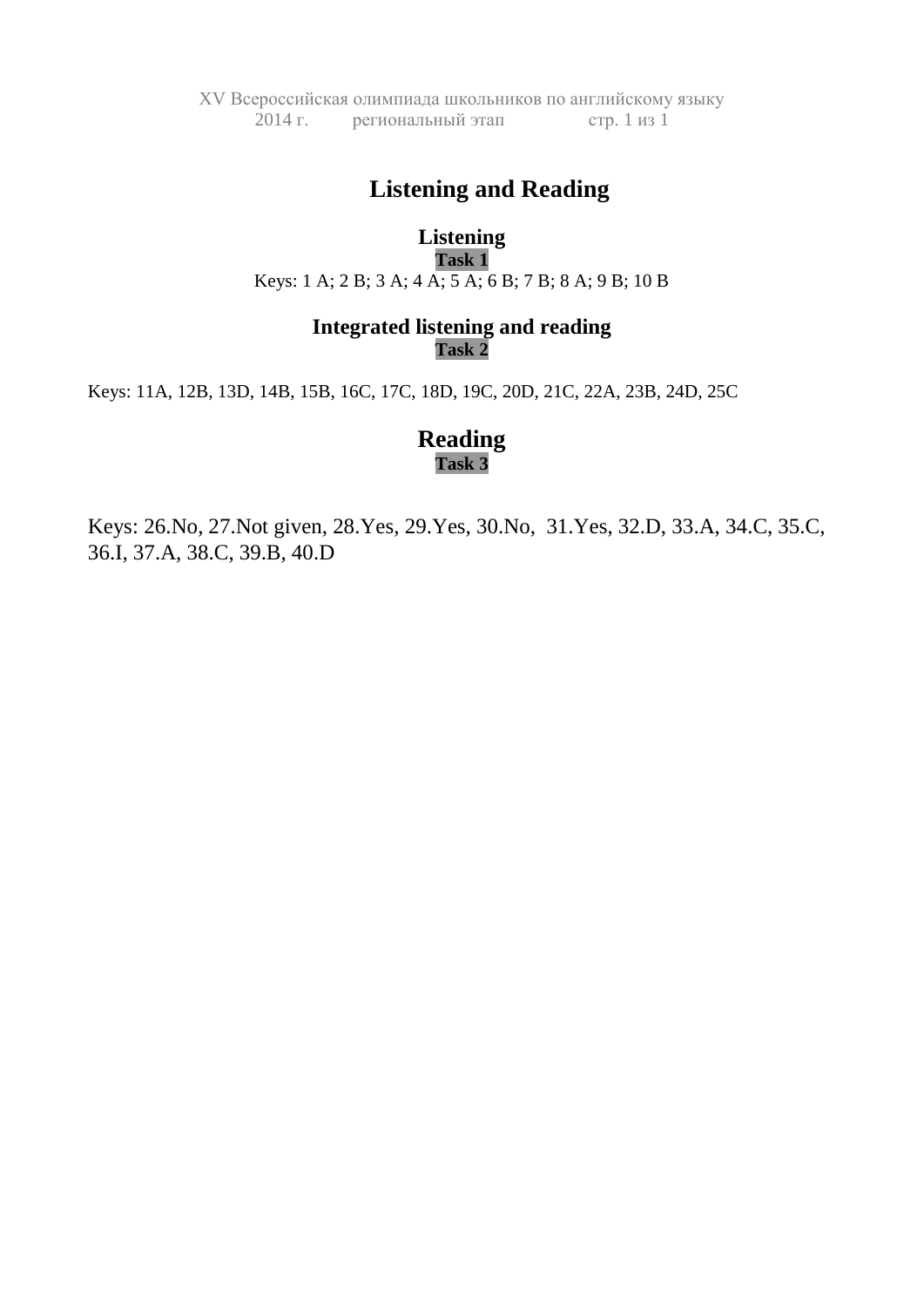### Audioscript

**Listening Comprehension.**

**You will hear a story about a boy from Manchester. For items 1-10 decide whether the statements marked 1-10 are True (A) or False (B) according to the text you hear. You will hear the text only once.**

### **You now have 30 seconds to look through the items.**

(pause 30 seconds)

### **Now we begin**

### **Introducing David Rooney, a football fan**

David Rooney looked at the clock above the fireplace.

Eight-thirty. Time for bed.

He picked up his portable radio, switched off the front room light and went up the staircase to his bedroom, leaving the hall light on because his mum would need it to see by when she came home at midnight.

David kept his radio on as he went up the stairs. He'd been listening to a football match and it was half time now.

Liverpool 1 United 1.

David always listened to football in the evenings. There was a television in the house, but most football was on satellite television and it cost ₤40 a month. There was no way his mum could afford that. She had to work hard enough just to put food on the table. That's what she always said.

David's mum worked in a pub in the evenings and at weekends during the day.

He didn't have a dad. Or a brother and sister.

When he'd brushed his teeth and was in his pyjamas, David looked out across the housing estate where he lived. There was a group of kids from the high school standing outside the shops. They were kicking an empty Coke can around on the floor.

David closed the curtains quickly and got into bed.

He had until half past ten to read. Then it was lights out. That was his mum's rule. And he always stuck to his mum's rules.

David picked up a book he'd borrowed from the library. An Illustrated History of United Football Club. And then he was lost in the facts and pictures about his favourite team, as he listened to the match.

David was allowed to stay up until 9.30pm. That's when matches finished usually.

An hour later David's light was off and his eyes were shut. United had drawn at Liverpool. 2-2. So he was neither happy nor sad.

This was one of his favourite bits of the day. He closed his eyes and pretended he had been at the United game, chanting with the crowd, celebrating the goals. He did this every night. This was how he got to sleep without his mum being in the house. It was something he'd taught himself.

Although he lived less than a mile from United's stadium, David had never been to see them play. That cost ₤50 a ticket. Too much.

Sometimes noises interrupted David's football fantasies.

The kids on the street outside.

Police cars going past with their sirens blasting.

And, sometimes, noises from next door.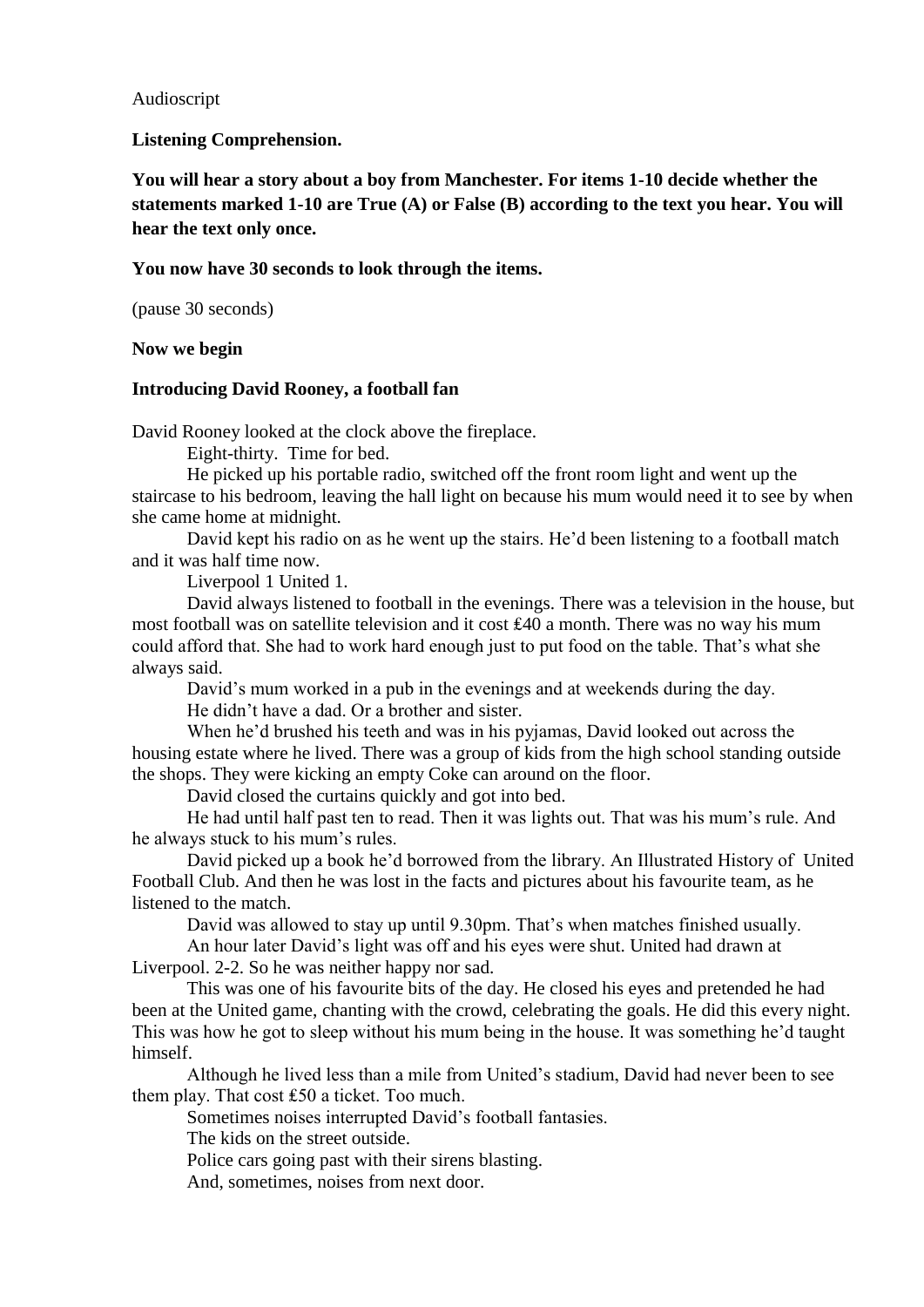David had never met his next door neighbour. In fact, he barely knew anyone in the street where he lived. But he knew some things about the old man next door.

He knew he went to bed at 10pm. Because that was the time he could hear him brushing his teeth and switching his light off.

He also knew that every Saturday – and sometimes Sunday – a posh car would arrive and the old man would get into it and be away for a few hours. That was the only time the man went out in a week.

David had asked his mum what she knew about the old man. But mum had said he was just an old man and she didn't want David talking to strangers.

### **You now have 45 seconds to mark your answers.**

(pause 45 seconds)

### **Integrated listening and reading**

**Read the text 'Productivity and Rewards', then listen to a part of the lecture on the same topic. You will notice that some ideas coincide and some differ in them. Answer questions 11-25 by choosing A if the idea is expressed in both materials, B if it can be found only in the reading text, C if it can be found only in the audio-recording, and D if neither of the materials expresses the idea.**

### **Now you have 7 minutes to read the text.**

(pause 7 minutes)

#### **Now listen to a part of the lecture on the same topic. You will hear the lecture twice.**

Today I want to question the idea that rewards increase productivity in the workplace. Now, does this approach really work? Well, when people who have experienced a reward system were asked, we found they didn't like it. Most people, it seems, want to be paid, not encouraged through incentives. People want to be given respect for working extra hard.

In fact, I know of no controlled study that has genuinely shown a long-term improvement in work as a result of any productivity reward scheme. On the contrary, there are many studies that show productivity rewards are even counterproductive. Rewards make for less productivity rather than more.

So, why might this be true? Well, in fact, rewards actually punish. Yeah. If we compensate people for high productivity, they may perceive this as being controlled. People understand they're being manipulated and don't like it. But more importantly, people don't necessarily get the expected rewards. So the disappointment for not being rewarded is sort of the same as being punished. Think about it. The more desirable the reward you expect, the more disappointing it is if you fail to get it. Right?

Productivity schemes might even reduce the amount and quality of work. The workers' relationship with the supervisor could be damaged. Instead of trying to work collaboratively with the supervisor, an employee might conceal problems. For example, let's say you had a problem. You might be less likely to ask for help from a supervisor who can withhold rewards. To avoid a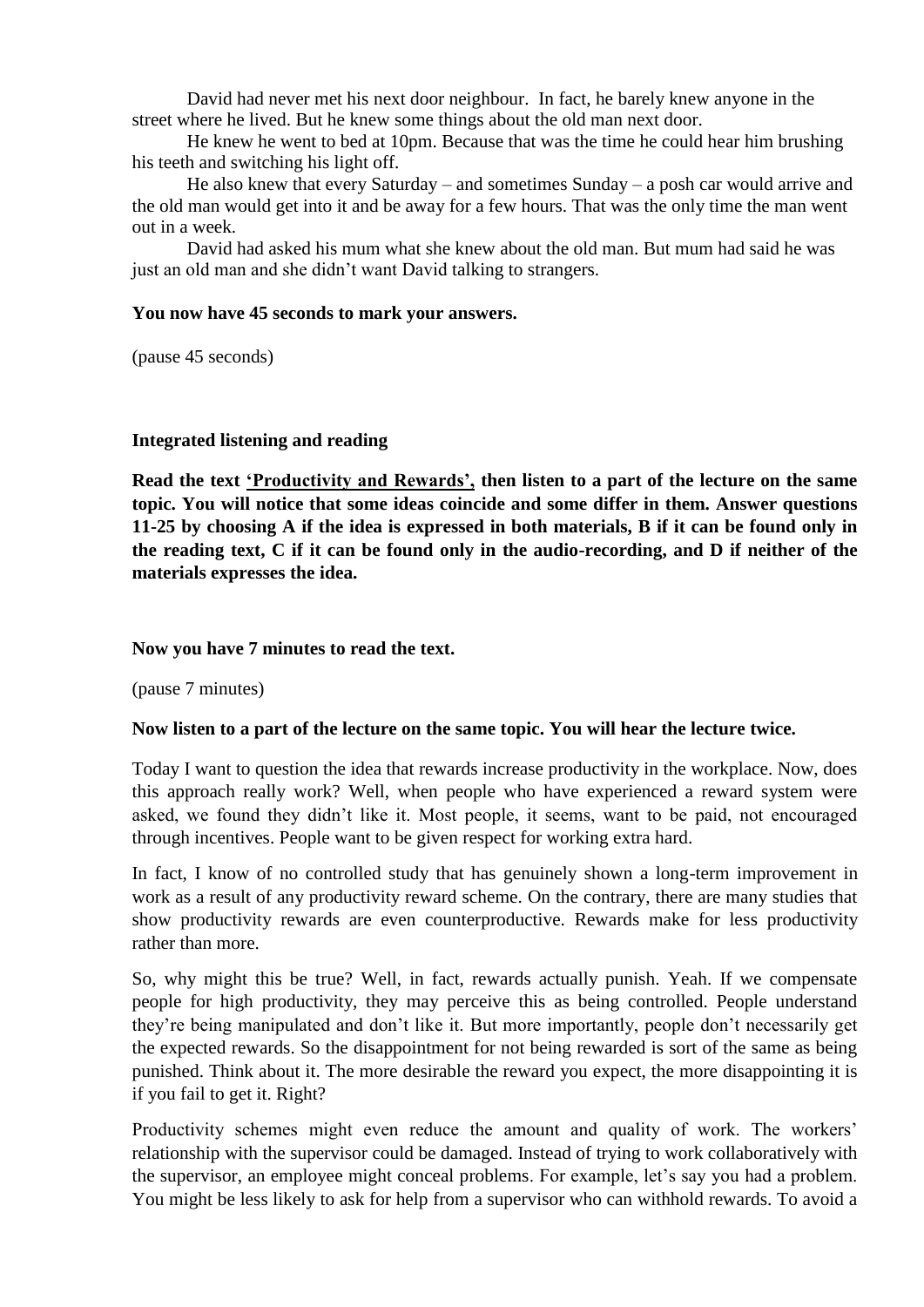negative rating, you keep quiet. Can you see why this would tend to reduce performance rather than improve it?

### **You'll hear the lecture again in 45 seconds.**

(pause 45 seconds)

### **Now listen to the lecture again**

### **Text repeated**

**Now you have five minutes to finish the task and transfer your answers to the answer sheet.**

(pause 5 minutes)

**This is the end of the integrated task. Now you can start working on your reading task.**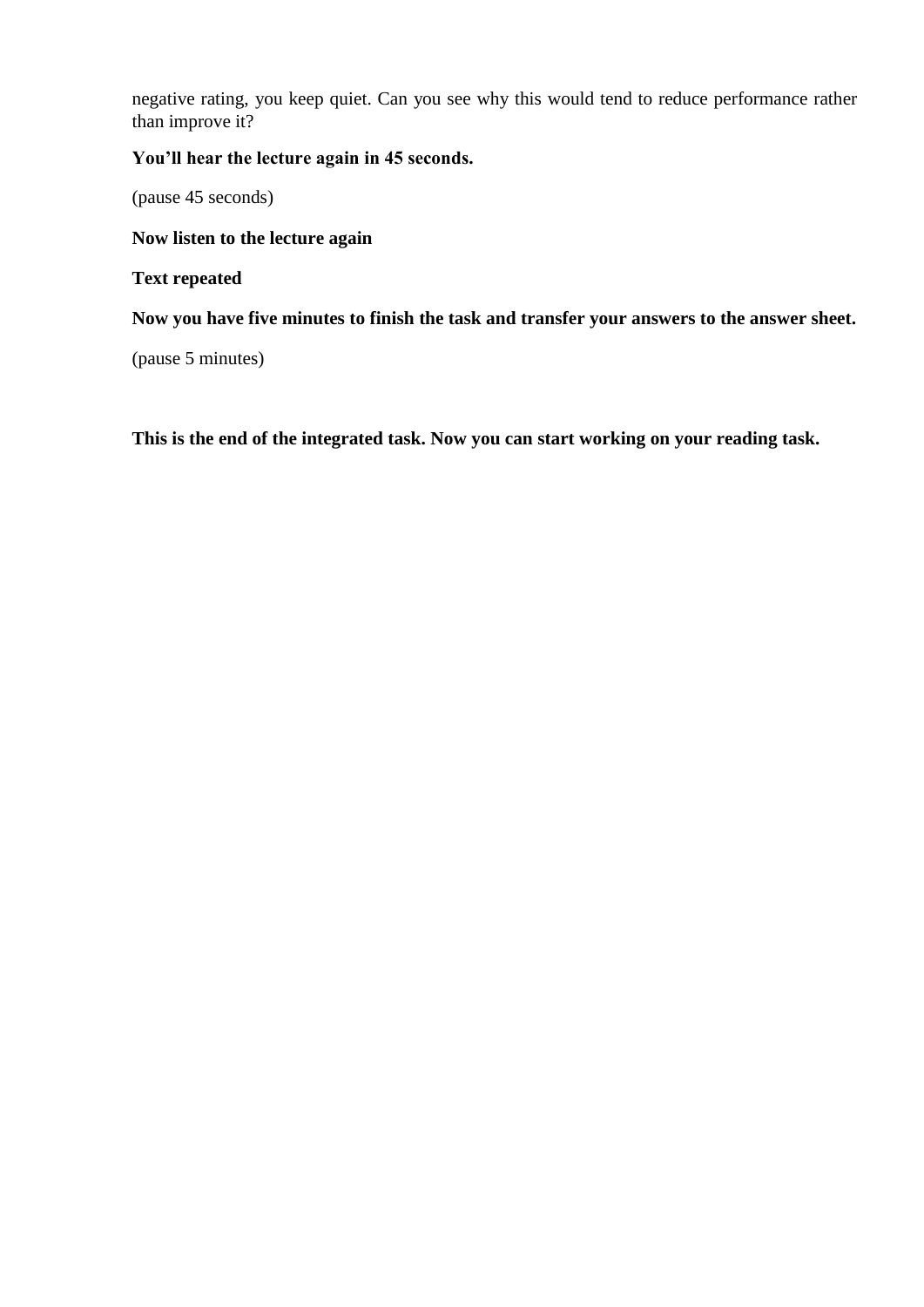# **Use of English**

### **Task 1**

**1. Making, 2. To, 3. In, 4. Which, 5. Do, 6. Of, 7. Run, 8. Of, 9. By, 10. Of** 

### **Task 2**

### **11. help, 12. stand, 13. pass, 14. mind, 15. tell**

### **Task 3**

16. Available, 17. Value, 18. Permit, 19 Entitle, 20. Obtainable, 21. Collect, 22. Provide, 23. Eligible

### **Task 4**

24. C, 25. F, 26. B, 27 G, 28. I, 29. J, 30. K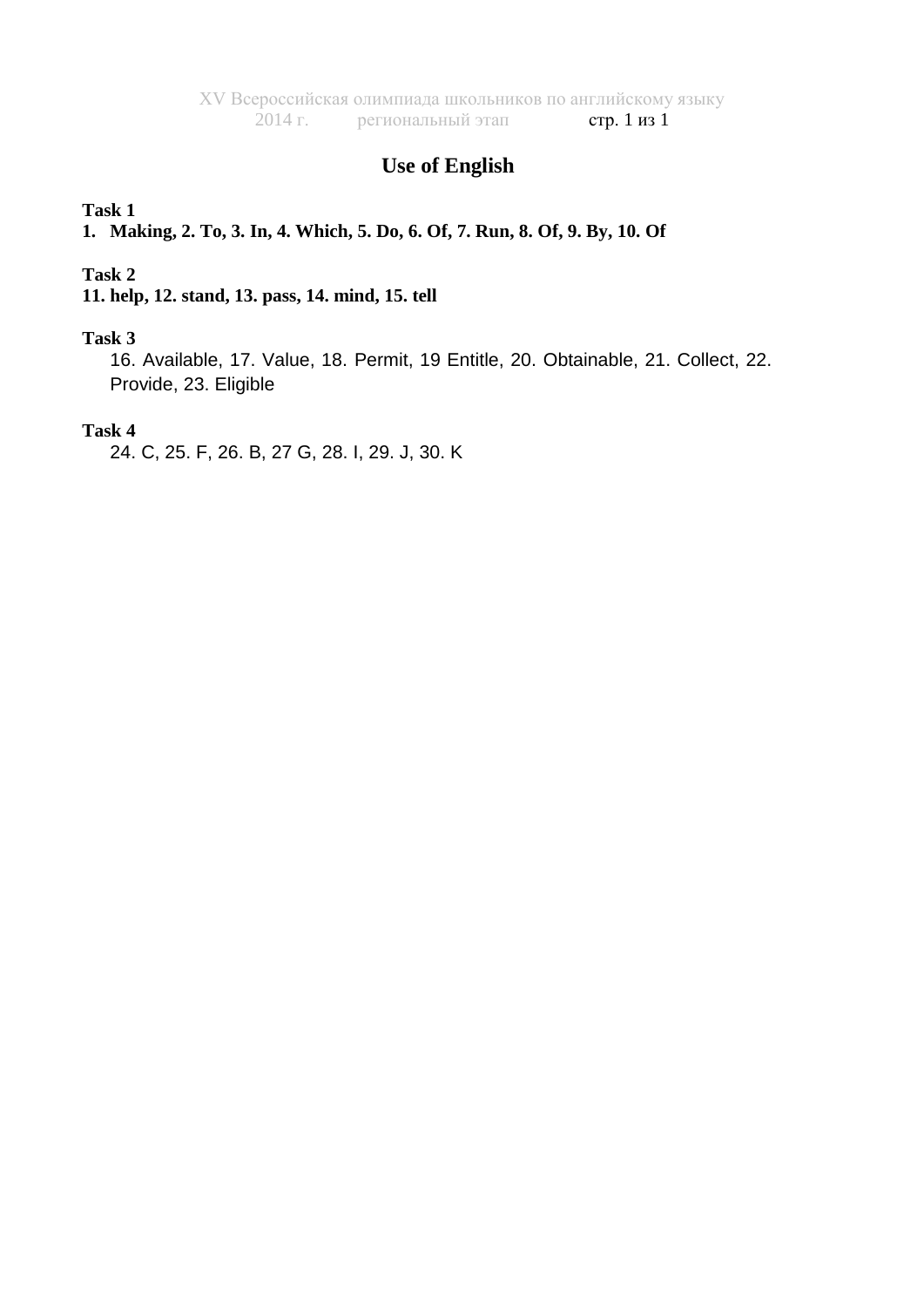# **Критерии оценивания раздела «Письмо» Writing (A short story) Максимальное количество баллов: 20**

**Внимание! При оценке 0 по критерию "Решение коммуникативной задачи" выставляется общая оценка 0.**

| БАЛЛЫ<br><b>РЕШЕНИЕ</b><br><b>КОММУНИКАТИВНОЙ</b><br>3a                              | ЯЗЫКОВОЕ ОФОРМЛЕНИЕ (максимум 10 баллов) |                               |                                   |                                                     |
|--------------------------------------------------------------------------------------|------------------------------------------|-------------------------------|-----------------------------------|-----------------------------------------------------|
| ЗАДАЧИ<br>содержание<br>Итого: максимум 10 баллов<br>письменного<br>высказыван<br>ия | Композиция<br>(максимум 2<br>балла)      | Лексика<br>(максимум 3 балла) | Грамматика-<br>(максимум 3 балла) | Орфография и<br>пунктуация<br>(максимум 2<br>балла) |

 $\overline{a}$ 

<sup>&</sup>lt;sup>1</sup> Употребление пяти необходимых слов оценивается в разделе «Содержание».

<sup>&</sup>lt;sup>2</sup> Употребление пяти необходимых слов оценивается в разделе «Содержание».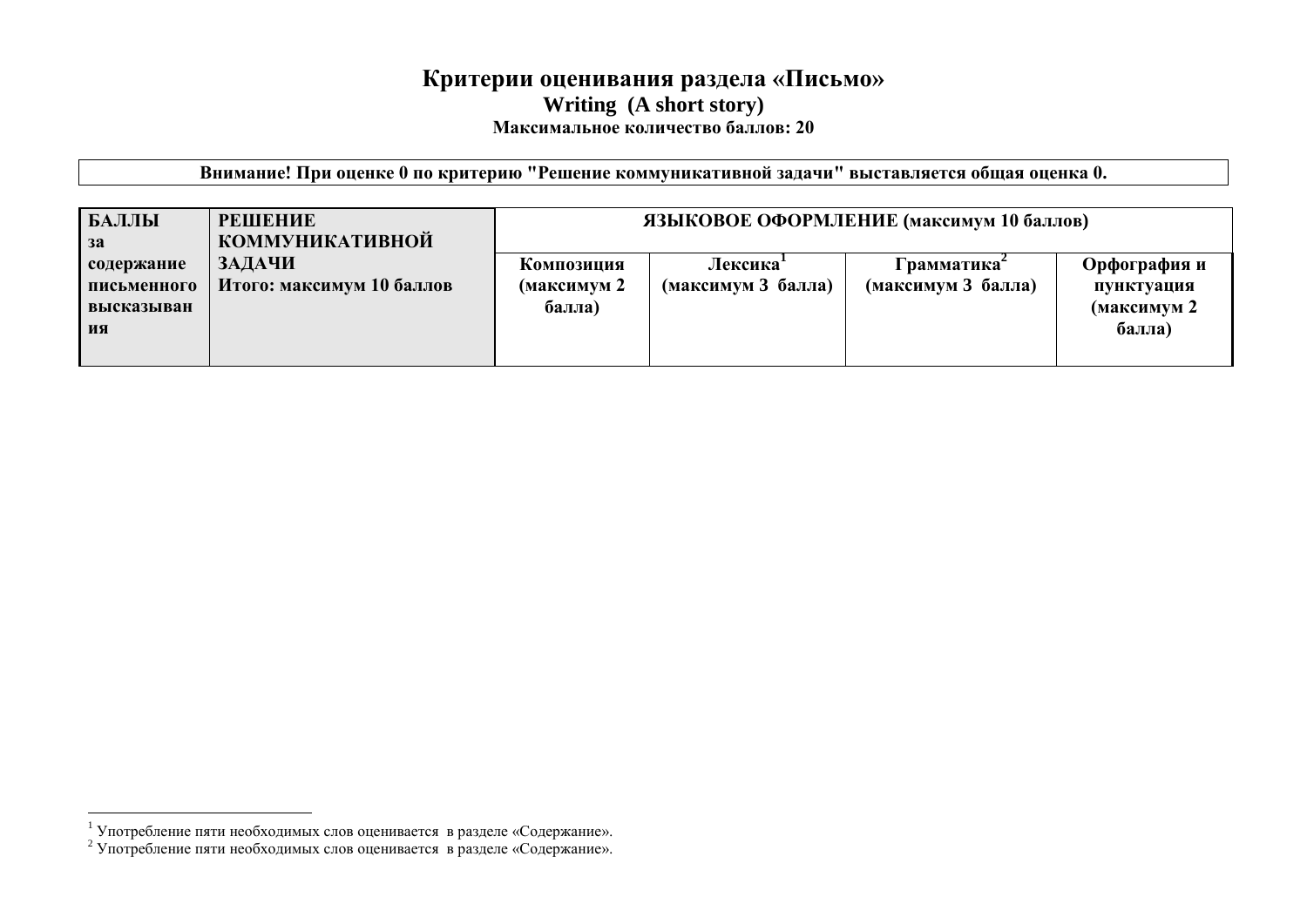$\overline{a}$ 

<sup>&</sup>lt;sup>3</sup> Если объем работы отклоняется от заданного более чем на 10% в сторону увеличения (более 275 слов), проверке подлежат только первые 275 слов.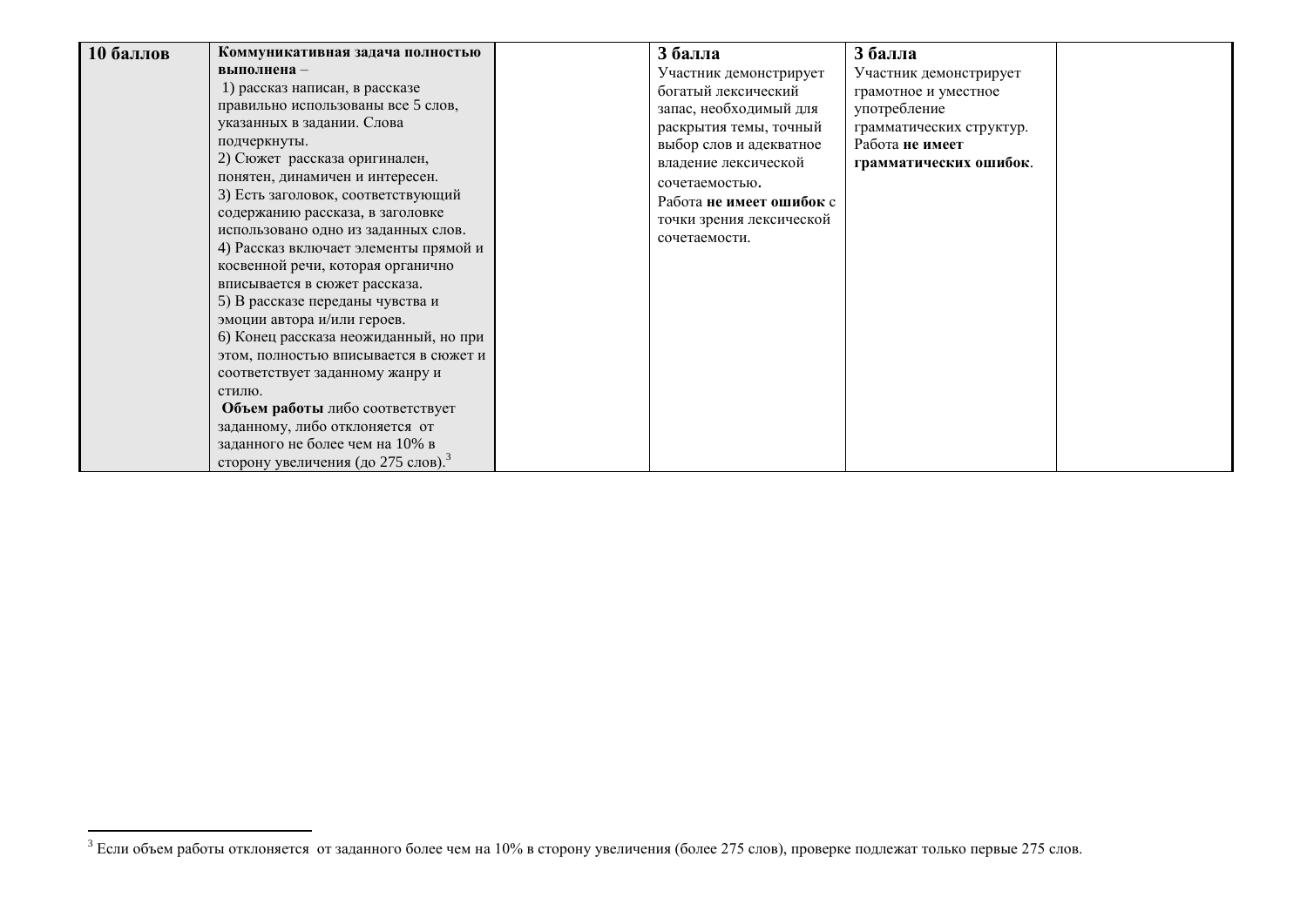| 9 - 1 балла<br>Коммуникативная задача в основном<br>выполнена. Баллы за содержание<br>снижаются, если:<br>1)Не использованы или неправильно<br>использованы указанные в задании<br>слова (см. выше пункт 1). За каждое<br>неиспользованное слово или<br>неправильно использованное слово<br>снимается 2 балла, за неподчеркнутое<br>слово снимается 1 балл.<br>2) Не выполнены пункты, указанные в<br>условии задания (см. выше пункты 2-6).<br>За каждый невыполненный пункт 2 -<br>6 снимается 1 балл.<br>3) Объем работы меньше заданного<br>более, чем на 10 %.<br>200 - 181 слова - снимается 1 балл<br>180 - 161 слова - снимается 2 балла<br>160 - 141 слова - снимается 3 балла<br>140 - 121 слова - снимается 4 балла | 2 балла<br>Работа не имеет<br>ошибок с точки<br>зрения композиции.<br>Текст правильно<br>разделен на абзацы.<br>Присутствуют<br>средства логической<br>связи.<br>$16a$ лл<br>В целом текст имеет<br>четкую структуру.<br>Текст разделен на<br>абзацы. В тексте<br>присутствуют<br>связующие<br>элементы.<br>Допущены<br>незначительные<br>нарушения в<br>структуре и/или<br>связности текста. | 2 балла<br>Участник демонстрирует<br>богатый лексический<br>запас, необходимый для<br>раскрытия темы, точный<br>выбор слов и адекватное<br>владение лексической<br>сочетаемостью.<br>В работе имеются 1-2<br>незначительные<br>(негрубые) лексические<br>ошибки, не затрудняющие<br>понимание текста.<br>$16a$ лл<br>В тексте присутствуют<br>ошибки в выборе слов и<br>лексической<br>сочетаемости (3 -7),<br>которые не затрудняют<br>понимания текста.<br>Или: используется<br>стандартная, однообразная<br>лексика базового уровня. | 2 балла<br>Участник демонстрирует<br>грамотное и уместное<br>употребление<br>грамматических структур.<br>В работе имеются 1-2<br>незначительные<br>(негрубые)<br>грамматические ошибки,<br>не затрудняющие понимание<br>текста.<br>1 балл<br>В тексте присутствуют<br>несколько (3 - 7)<br>грамматических ошибок,<br>не затрудняющих общего<br>понимания текста. | 2 балла<br>Участник<br>демонстрирует<br>уверенное владение<br>навыками орфографии<br>и пунктуации.<br>Работа не имеет<br>ошибок с точки<br>зрения орфографии. В<br>работе имеются 1-2<br>пунктуационные<br>ошибки, не<br>затрудняющие<br>понимание<br>высказывания.<br>$16a$ лл<br>В тексте присутствуют<br>орфографические (1-<br>4) и/или<br>пунктуационные<br>ошибки (3 - 7),<br>которые не затрудняют<br>обшего понимания<br>текста. |
|--------------------------------------------------------------------------------------------------------------------------------------------------------------------------------------------------------------------------------------------------------------------------------------------------------------------------------------------------------------------------------------------------------------------------------------------------------------------------------------------------------------------------------------------------------------------------------------------------------------------------------------------------------------------------------------------------------------------------------|-----------------------------------------------------------------------------------------------------------------------------------------------------------------------------------------------------------------------------------------------------------------------------------------------------------------------------------------------------------------------------------------------|-----------------------------------------------------------------------------------------------------------------------------------------------------------------------------------------------------------------------------------------------------------------------------------------------------------------------------------------------------------------------------------------------------------------------------------------------------------------------------------------------------------------------------------------|------------------------------------------------------------------------------------------------------------------------------------------------------------------------------------------------------------------------------------------------------------------------------------------------------------------------------------------------------------------|------------------------------------------------------------------------------------------------------------------------------------------------------------------------------------------------------------------------------------------------------------------------------------------------------------------------------------------------------------------------------------------------------------------------------------------|
| 120 – 110 слов – снимается 5 баллов                                                                                                                                                                                                                                                                                                                                                                                                                                                                                                                                                                                                                                                                                            |                                                                                                                                                                                                                                                                                                                                                                                               |                                                                                                                                                                                                                                                                                                                                                                                                                                                                                                                                         |                                                                                                                                                                                                                                                                                                                                                                  |                                                                                                                                                                                                                                                                                                                                                                                                                                          |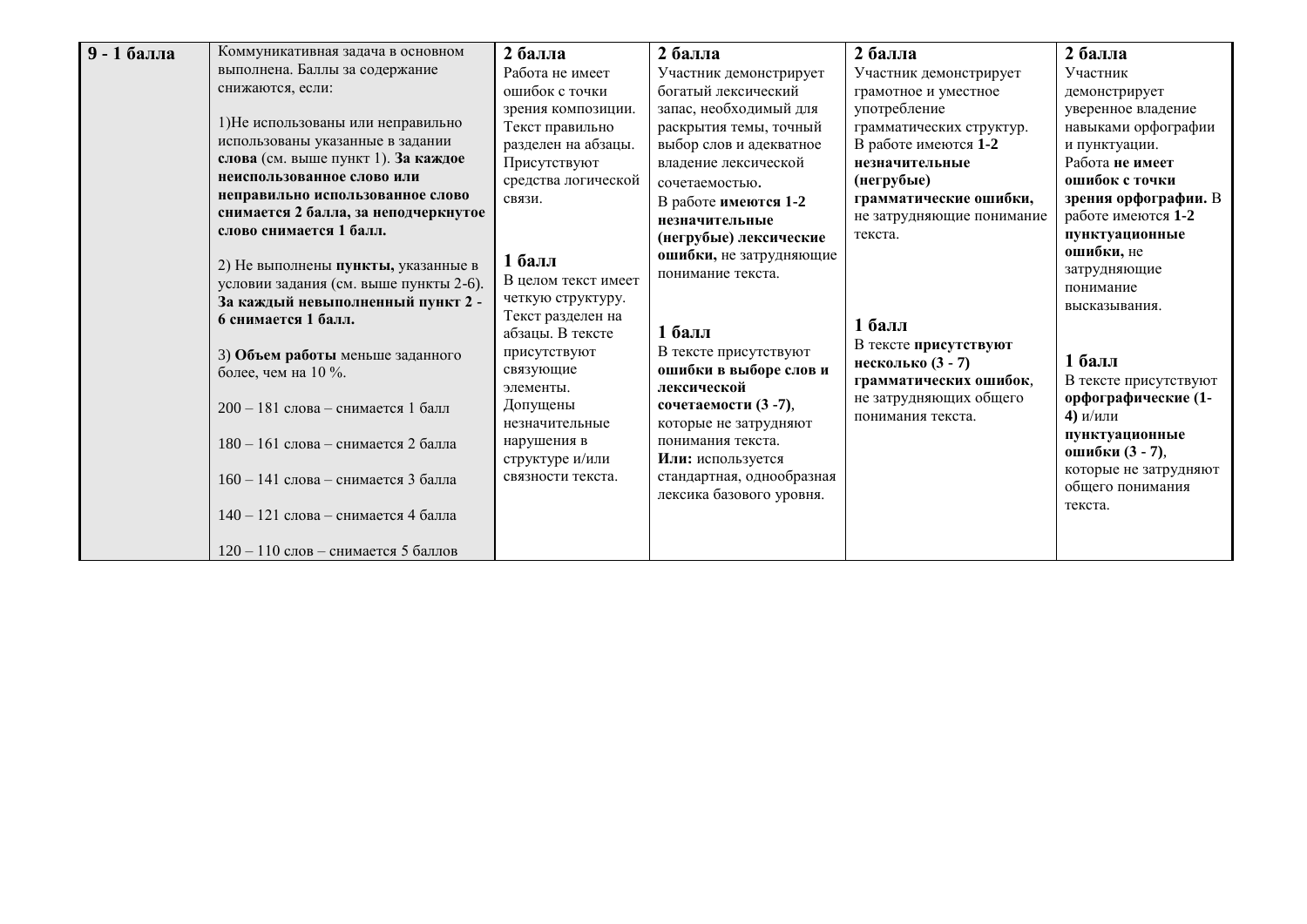| $\mathbf 0$ | Не выполнена коммуникативная<br>задача (написан не рассказ, а другая<br>литературная форма; написан<br>рассказ, но не использовано ни<br>одного слова из пяти заданных,<br>или все пять слов использованы<br>неверно). | 0 баллов<br>Отсутствует или<br>неправильно<br>выполнено абзацное<br>членение текста.<br>Имеются серьезные<br>нарушения<br>связности текста | 0 баллов<br>Участник демонстрирует<br>крайне ограниченный<br>словарный запас. Или:<br>имеются<br>многочисленные ошибки<br>(более 7) в употреблении<br>лексики, в том числе | 0 баллов<br>В тексте присутствуют<br>многочисленные ошибки<br>(более 7) в разных разделах<br>грамматики, в том числе<br>затрудняющие понимание<br>текста. | 0 баллов<br>В тексте присутствуют<br>многочисленные<br>орфографические<br>(более 4) и/или<br>пунктуационные<br>ошибки (более 7), в<br>том числе |
|-------------|------------------------------------------------------------------------------------------------------------------------------------------------------------------------------------------------------------------------|--------------------------------------------------------------------------------------------------------------------------------------------|----------------------------------------------------------------------------------------------------------------------------------------------------------------------------|-----------------------------------------------------------------------------------------------------------------------------------------------------------|-------------------------------------------------------------------------------------------------------------------------------------------------|
|             | $M/m\pi$ и<br>Объем письменного текста менее<br>50% (менее 110 слов),                                                                                                                                                  | и/или<br>многочисленные<br>ошибки в<br>употреблении<br>логических средств<br>связи.                                                        | затрудняющие понимание<br>текста.                                                                                                                                          |                                                                                                                                                           | затрудняющие<br>понимание текста.                                                                                                               |